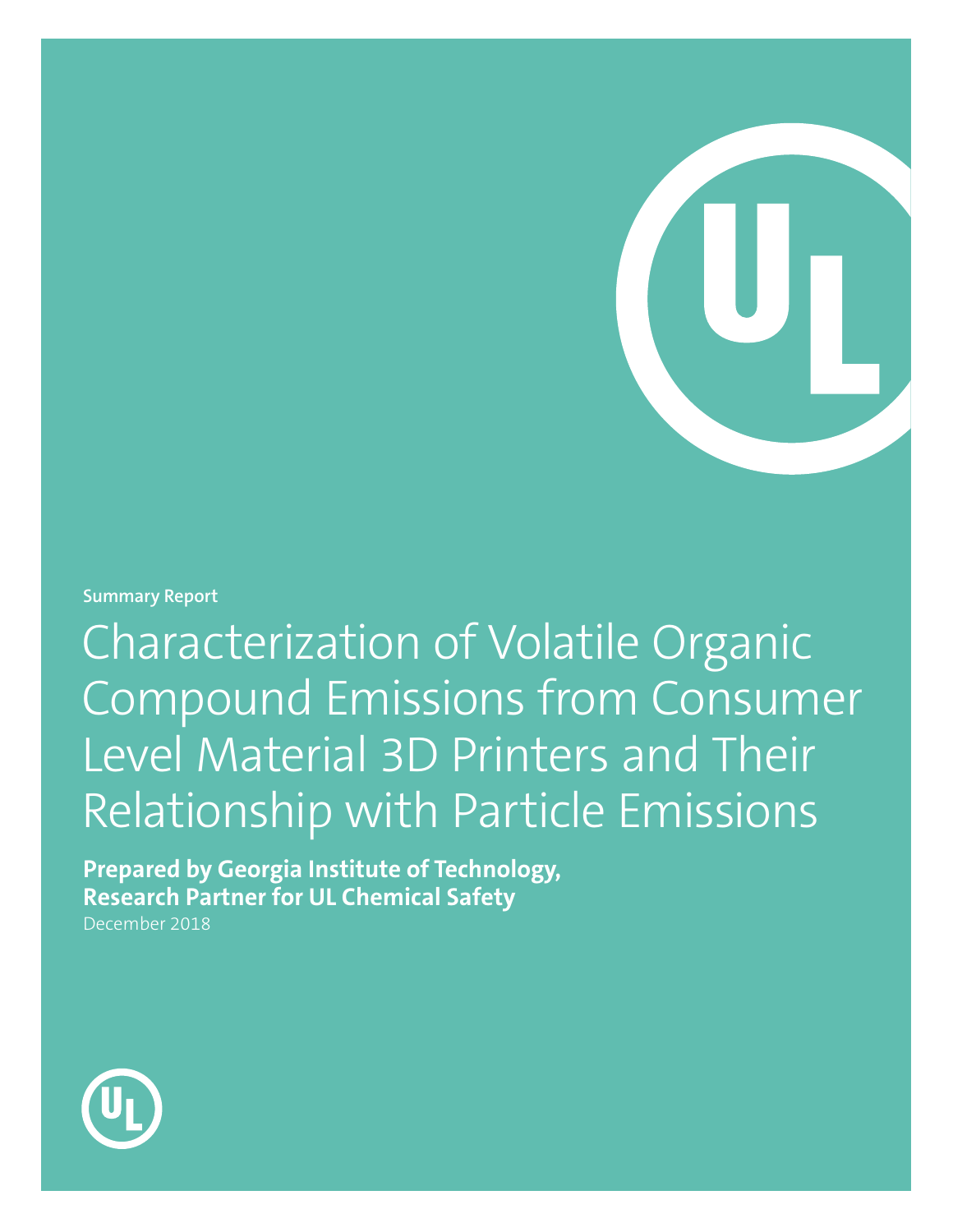

# **SUMMARY REPORT**

**Characterization of Volatile Organic Compound Emissions from Consumer** 

**Level Material Extrusion 3D Printers and Their Relationship with Particle** 

**Emissions**

**Qian Zhang**

**School of Civil and Environmental Engineering**

**Dr. Rodney J. Weber** 

**School of Earth and Atmospheric Sciences**

**Georgia Institute of Technology** 

**Research completed jointly with Underwriter Laboratories Inc.**

**Dr. Marilyn Black and Dr. Aika Davis** 

**UL Chemical Safety**

**December 2018**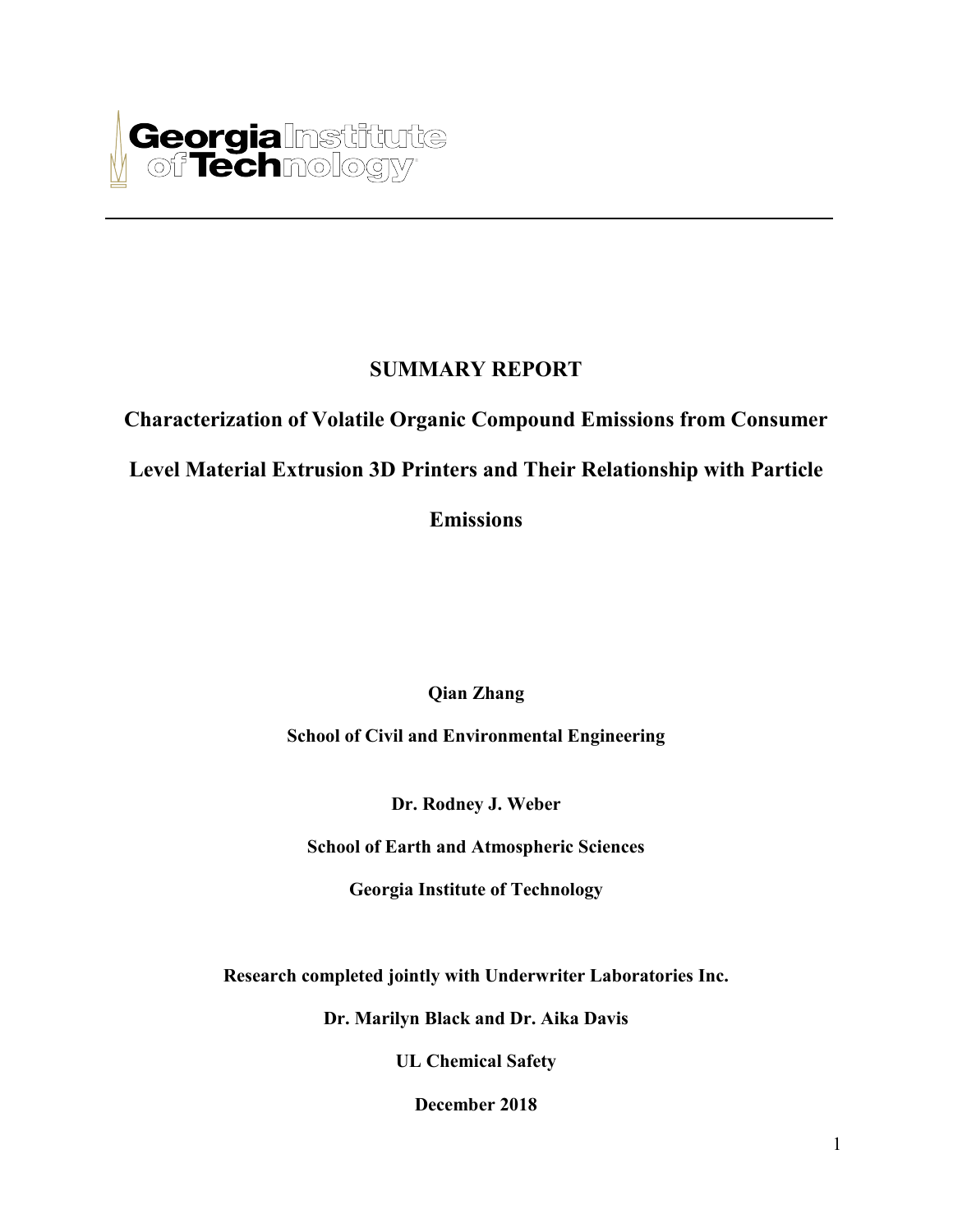## **INTRODUCTION**

A fused filament fabrication (FFF) 3D printer works by heating a coil of thermoplastic filament and extruding it onto a moving platform, which builds an object layer by layer. There are numerous filaments available for FFF 3D printers. These filaments are a blend of thermoplastics (e.g., polylactic acid (PLA), acrylonitrile butadiene styrene (ABS), nylon) with coloring dye, metal, wood, and other additives. Extrusion temperature ranges between 180 °C and 500 °C depending on material types, resulting in emissions of both gases and particles that may deteriorate indoor air quality.<sup>1-3</sup> Gaseous emissions are complex and contain a mixture of volatile organic compounds (VOCs) that may include odorants, irritants, and carcinogens.<sup> $4-6$ </sup> Both acute and chronic exposure may occur to users and occupants in the surrounding space, especially when operating in smallscaled or not well-ventilated indoor environment.

This study investigates VOC emissions from multiple 3D printers operating various filament materials, based on both controlled environmental chamber experiments, and exposure modeling. VOC emissions were characterized based on different printing conditions and compared with other existing 3D printer studies. Furthermore, the relationship between VOC and particle emissions was also studied.

### **METHODS**

#### Chamber emission test

Each 3D printer was tested in a  $1 \text{ m}^3$  well-mixed stainless-steel emission test chamber according to standards.<sup>7</sup> Five brands of commercially available desktop 3D printers were tested, with 20 different 1.75mm diameter filaments, including ABS, PLA, nylon, polyvinyl alcohol (PVA), and high impact polystyrene (HIPS) materials from eight different distributors.

VOC and low-molecular-weight aldehyde samples were collected from the chamber onto solid sorbent cartridges separately. At least three sets of VOC and aldehyde samples were collected for each print run: one 30-minute collection during pre-operating phase (i.e., printer and filament loaded in the chamber but not printing), at least one 1-hour collection during the last hour of printing phase, and one 1-hour collection after two hours into post-printing phase (i.e., print has finished). VOC samples were analyzed using gas chromatography-mass spectrometry. <sup>8-10</sup> Each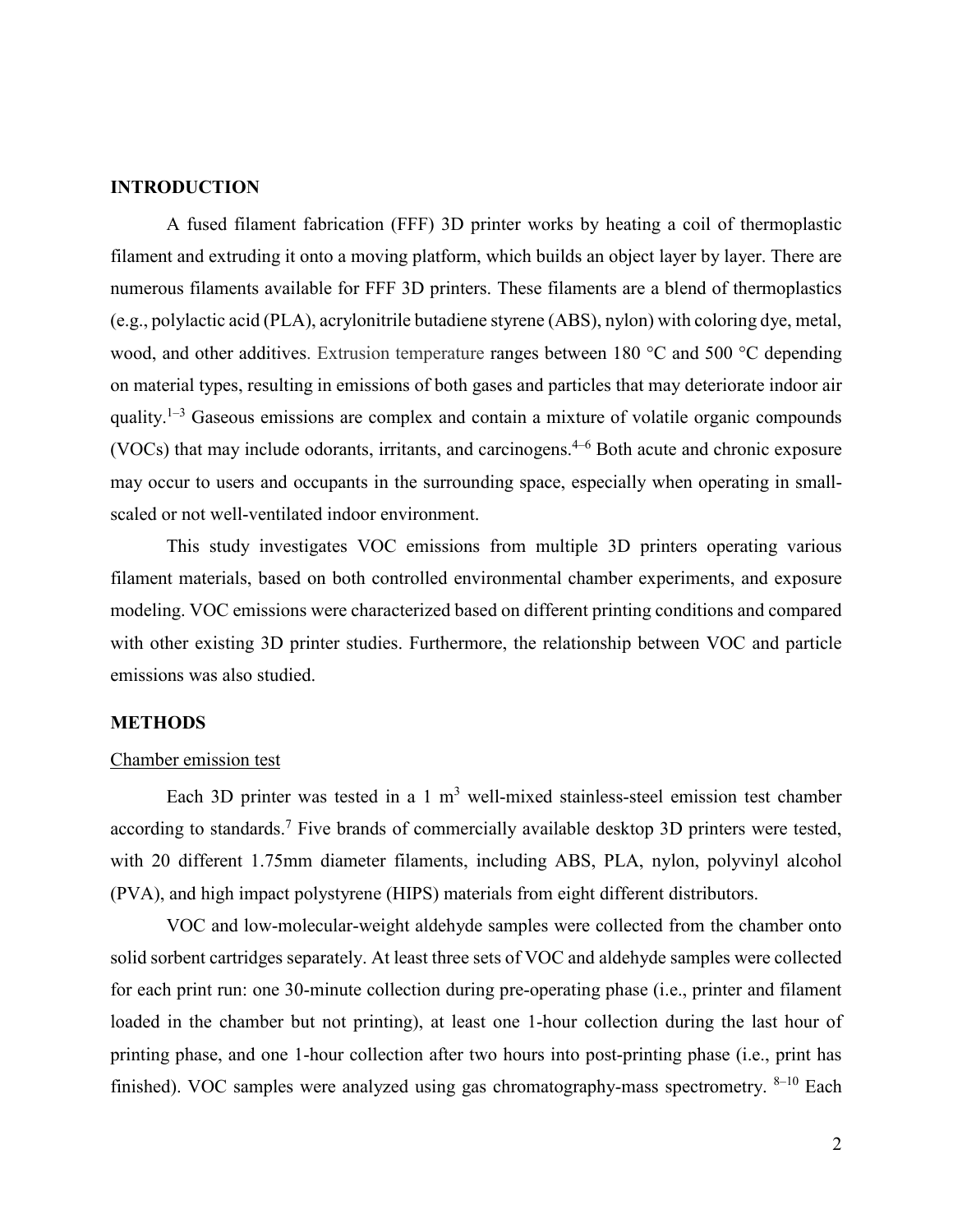individual VOC (IVOC) was specifically identified using mass spectral databases and quantitated using multipoint calibration standards if available. Further, total VOC (TVOC) concentrations were calculated by adding all IVOC responses obtained by the mass spectrometer and converting the total mass to a toluene equivalent. Aldehyde samples were analyzed by high-performance liquid chromatography.<sup>11–13</sup> Limit of detection is 2  $\mu$ g m<sup>-3</sup> for all chemicals identified. In addition, particle concentrations in the chamber were measured continuously through the three phases.<sup>14</sup>

The emission rate of chemical *i*,  $ER_{g,i}$  ( $\mu$ g h<sup>-1</sup>), was calculated from the measured concentration using Equation 1:

$$
ER_{g,i} = \frac{o\left(c_{it} - c_{io}exp\left(-\frac{Q}{V}(t - t_0)\right)\right)}{1 - exp\left(-\frac{Q}{V}(t - t_0)\right)}
$$
(1)

where  $Q$  is air flow rate into the chamber,  $C_{it}$  is VOC<sub>*i*</sub> concentration measured at time *t*,  $C_{i0}$  is background concentration at time *t0*, *V* is chamber volume.

## Exposure model

Potential exposure concentrations of users and building occupants were calculated based on a steady-state mass balance model assuming emissions were well-mixed within the modeled volume. The estimated exposure concentration for chemical  $i$ ,  $C_{i,m}$  ( $\mu$ g m<sup>-3</sup>), for a particular room model *m*, was calculated using Equation 2:

$$
C_{i,m} = ER_{g,i}\left(\frac{A}{V_m}\right)\left(\frac{1}{N_m}\right) \tag{2}
$$

where *A* is the number of printers in the modeled room, which was assumed to be 1 in this study. *Vm* and *Nm* are the volume and air exchange rate of the modeled room, specific to two scenarios in this study: residential room and personal exposure. Briefly, these scenarios represented and simulated the emission concentrations from 3D printing in a single-family residence room or within about 0.5 m near the printer.

## **RESULTS and DISCUSSION**

#### VOC emissions

The average TVOC ERs of 3D printers were lower than those of laser printers, dry process copiers, and personal computers (Table 1), while some of the high emitting filaments like ABS and nylon had similar TVOC ERs as reported from laser printers and personal computers. TVOC ERs varied significantly depending on filament material; TVOC ERs of ABS were comparable to that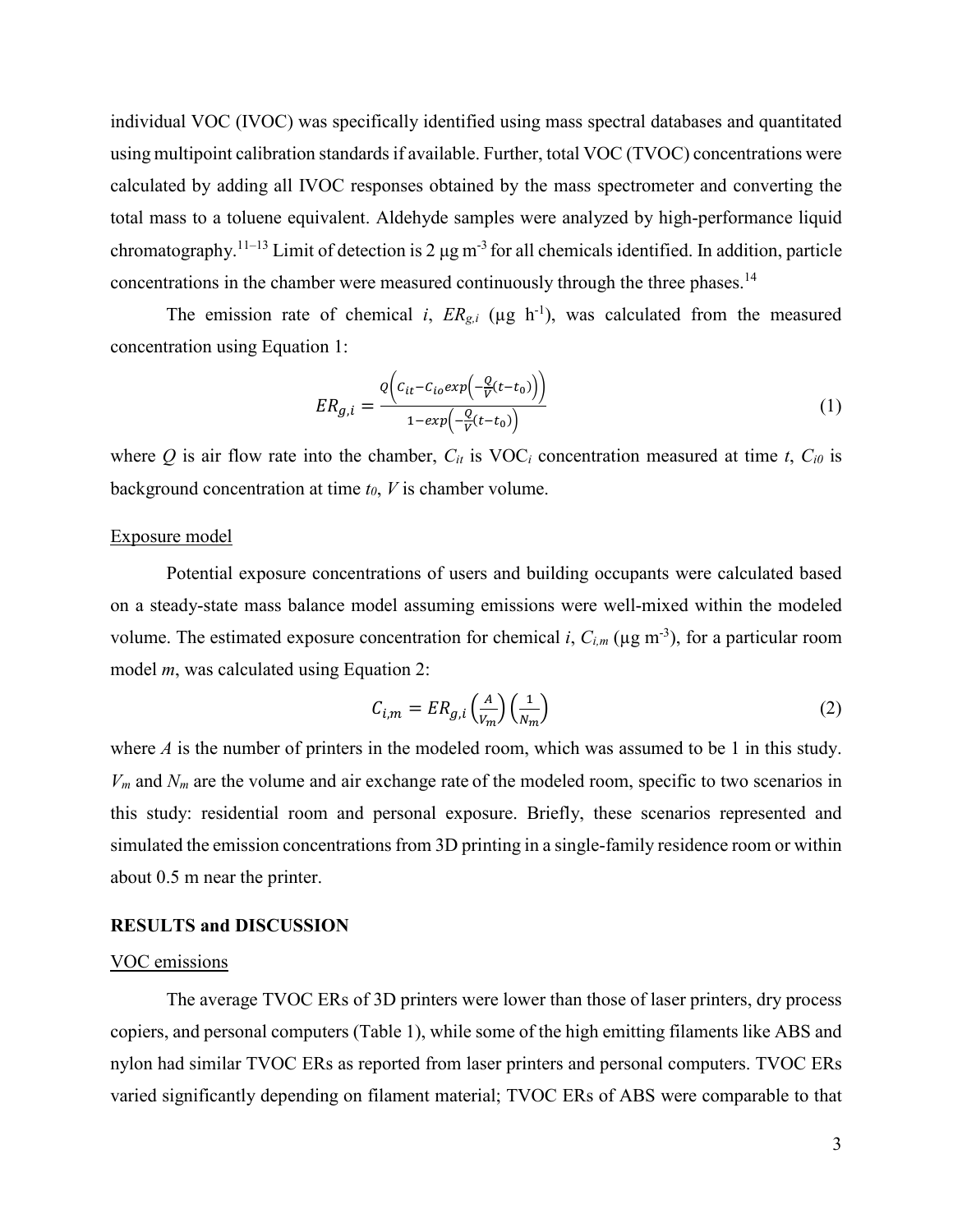of HIPS, which both were higher than those of PLA and PVA in general. The two nylon filaments differed significantly, and the high emitting nylon was the highest emitting filament in this study.

Table 1. Averages and ranges of TVOC (toluene equivalent) ERs for different filament materials, compared to those of laser printers, dry process copiers, and personal computers. 15,16

| <b>TVOC ER</b><br>$(\mu g \, h^{-1})$ | ABS      | PLA     | Nvlon    | <b>HIPS</b> | <b>PVA</b> | Laser<br>Printer $15,16$ | Dry Process<br>Conier <sup>15</sup> | Personal<br>Computer <sup>15</sup> |
|---------------------------------------|----------|---------|----------|-------------|------------|--------------------------|-------------------------------------|------------------------------------|
| Average                               | 835      | 193     | -662     | 888         | 147        | 26400                    | 36400                               | 12200                              |
| Range                                 | 506-1455 | 149-269 | 276-3048 |             |            | 1200-130000              | 4600-108000                         | 50-24200                           |

In general, ABS and nylon filaments were more likely to have higher TVOC ERs than HIPS and PLA filaments (Figure 1). Overall, large differences of VOC ERs were found (Figure 1), which may have occurred as a result of the differences among filament materials, and the differences in testing and measurement methods used. In addition, print duration, chamber construction/material, testing environment, may also be associated with the variances in ERs.



Figure 1. TVOC (toluene equivalent) and individual VOC (styrene, lactide, and caprolactam) ERs from this study compared to other literature by filament material. Error bars represent standard deviations. 3D printer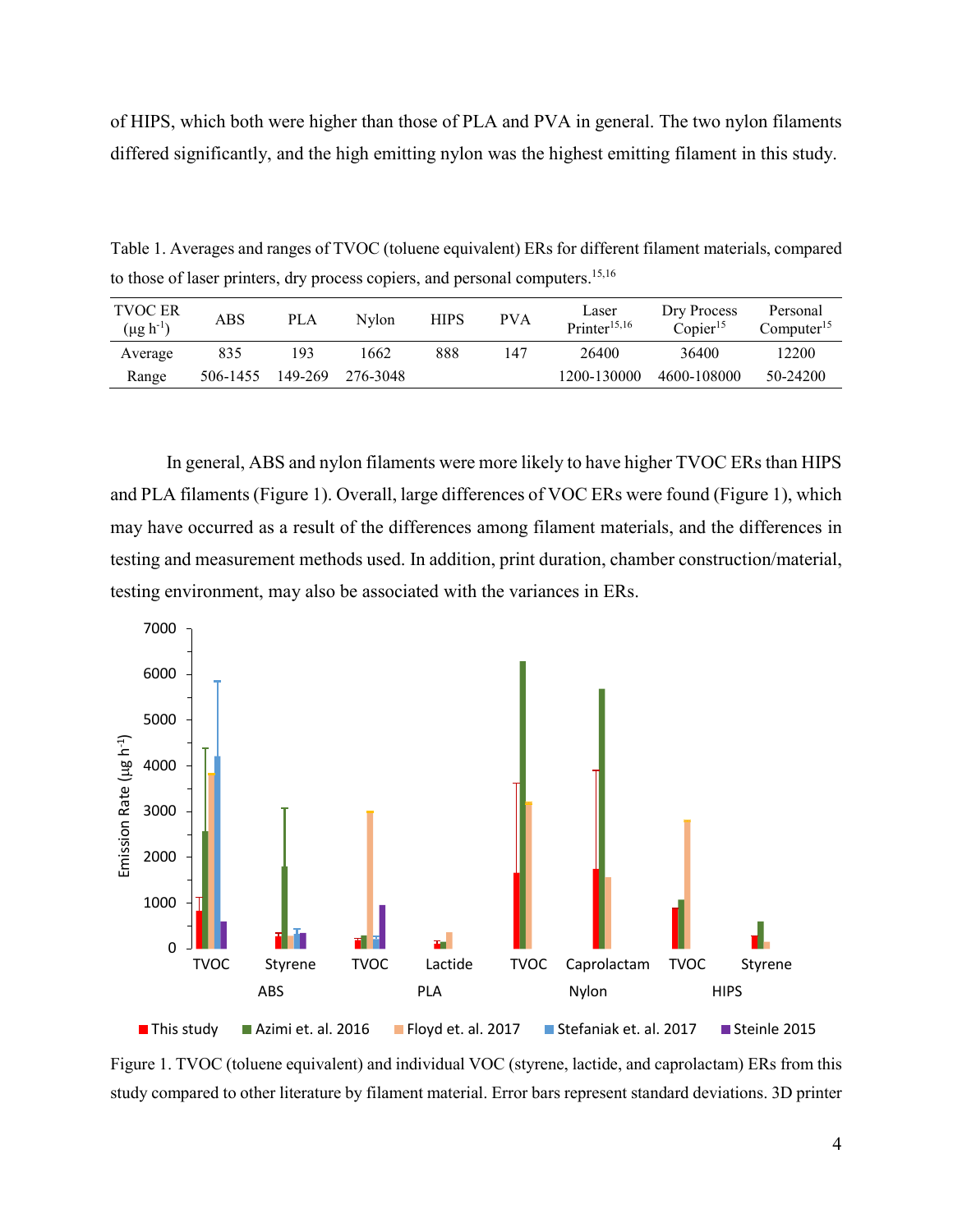malfunctioned results in Stefaniak et al.*<sup>5</sup>* are not included. Only one test with HIPS was performed in the study, thus standard deviation is not available for HIPS.

The chemical profile of emitted IVOCs varies significantly by filament material. Specifically, 218 IVOCs have been identified from 3D printer emissions, with 177 compounds detected from ABS (most detected), 70 from HIPS, 57 from PLA, 49 from PVA, and 47 from nylon. ERs and detection frequencies for the top 15 IVOCs from each filament material are listed in Table 2. Top emitting IVOCs were associated with filament material monomers, e.g., styrene from ABS and HIPS, lactide from PLA, and caprolactam from nylon. Out of hundreds of chemicals identified, only five (for PLA) to eight chemicals (for ABS) were consistently detected for each filament material. The inconsistency in the rest of the chemical identifications may imply the existence of many chemical/formulation combinations (e.g. additives) available in the market.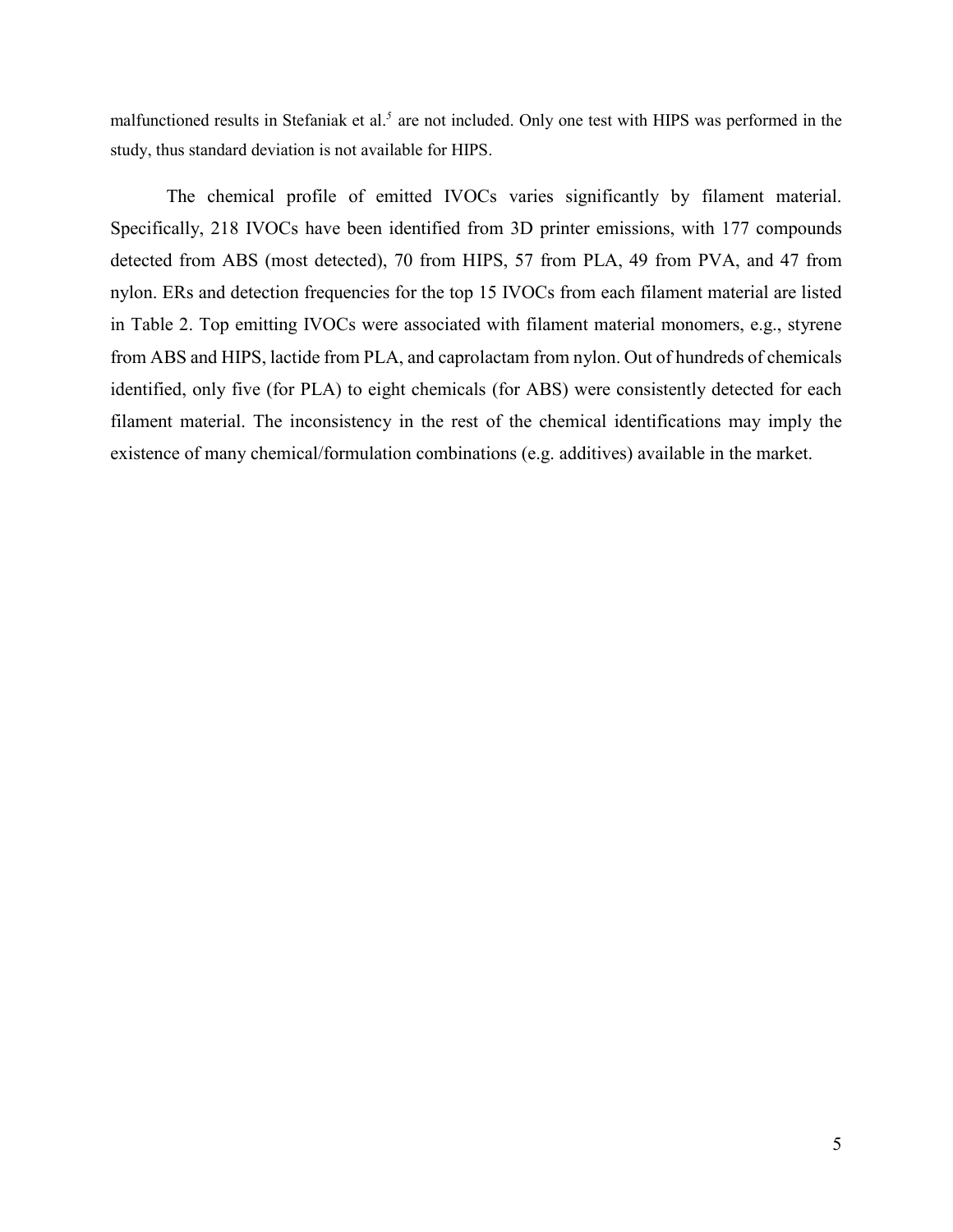| ABS $(n=12)$                    |       | $PLA(n=9)$                |                                             |       | Nylon $(n=2)$             |                             |         | $HIPS(n=1)$                  |                                                                               | $PVA(n=1)$               |                                 |                              |
|---------------------------------|-------|---------------------------|---------------------------------------------|-------|---------------------------|-----------------------------|---------|------------------------------|-------------------------------------------------------------------------------|--------------------------|---------------------------------|------------------------------|
|                                 | freq. | ER<br>$(\mu g \, h^{-1})$ |                                             | freq. | ER<br>$(\mu g \, h^{-1})$ |                             | freq.   | $\rm ER$<br>$(\mu g h^{-1})$ |                                                                               | ER<br>$(\mu g \ h^{-1})$ |                                 | $\rm ER$<br>$(\mu g h^{-1})$ |
| Styrene                         | 100%  | 275.7                     | Lactide                                     | 100%  | 110.8                     | Caprolactam                 | 100%    | 1749                         | Styrene                                                                       | 281.4                    | Acetic acid                     | 183.8                        |
| Benzaldehyde                    | 100%  | 71.5                      | Acetaldehyde                                | 100%  | 18.8                      | Acetaldehyde                | 100%    | 11.3                         | Benzaldehyde                                                                  | 157.6                    | Acetaldehyde                    | 87.0                         |
| Benzene, ethyl                  | 100%  | 69.3                      | 1-Butanol                                   | 100%  | 17.8                      | Lactide                     | 100%    | 8.2                          | Benzene, ethyl                                                                | 113.9                    | 2-Butenal                       | 56.0                         |
| Acetaldehyde                    | 100%  | 53.6                      | Formaldehyde                                | 100%  | 7.0                       | Benzaldehyde                | 100%    | 8.0                          | Cyclotrisiloxane,<br>hexamethyl                                               | 80.6                     | Formaldehyde                    | 21.6                         |
| Formaldehyde                    | 100%  | 24.7                      | Decanal                                     | 100%  | 4.1                       | Decanal                     | $100\%$ | 6.6                          | Benzene, 1, 1'-(1, 2-<br>cyclobutanediyl)<br>bias-, cis                       | 47.7                     | Pentanal                        | 18.5                         |
| 1-Butanol                       | 100%  | 19.8                      | Benzaldehyde                                | 89%   | 4.1                       | Nonanal                     | $100\%$ | 6.2                          | Cyclotetrasiloxane,<br>octamethyl                                             | 41.5                     | Benzaldehyde                    | 18.5                         |
| Cumene                          | 100%  | 18.1                      | Nonanal                                     | 89%   | 2.9                       | Formaldehyde                | 100%    | 6.1                          | Acetaldehyde                                                                  | 35.0                     | 1,2-Ethanediol                  | 15.7                         |
| Acetophenone                    | 92%   | 63.1                      | Caprolactam                                 | 56%   | 7.4                       | 1-Hexanol, 2-<br>ethyl      | 100%    | 4.0                          | Formaldehyde                                                                  | 30.2                     | 2-Butenal                       | 14.6                         |
| p-, m- Xylene                   | 92%   | 6.8                       | Styrene                                     | 56%   | 1.6                       | Acetophenone                | 100%    | 4.0                          | Pentanal                                                                      | 26.1                     | Cyclohexane                     | 13.8                         |
| Vinyl cyclohexene               | 83%   | 20.4                      | Methyl<br>methacrylate                      | 22%   | 19.8                      | Toluene                     | 100%    | 3.2                          | TXIB (2,2,4-Trimethyl-<br>1,3-pentanediol<br>diisobutyrate)                   | 24.6                     | Caprolactam                     | 11.9                         |
| Decanal                         | 83%   | 6.5                       | $2,4-bis(1,1-$<br>dimethylethyl)-<br>Phenol | 22%   | 8.3                       | Octanal                     | 100%    | 3.1                          | Acetophenone                                                                  | 20.8                     | Cyclotrisiloxane,<br>hexamethyl | 11.5                         |
| Toluene                         | 83%   | 5.9                       | 1-Dodecanol*                                | 22%   | 2.6                       | Pentanal                    | 100%    | 2.9                          | 2-Phenylpropenal                                                              | 18.8                     | <b>TXIB</b>                     | 10.9                         |
| Cyclotrisiloxane,<br>hexamethyl | 75%   | 19.7                      | Butyl acrylate                              | 22%   | 1.1                       | Styrene                     | 100%    | 2.6                          | Nonanal                                                                       | 15.2                     | Diethylene glycol               | 9.3                          |
| Benzene, propyl                 | 75%   | 10.2                      | Dodecane                                    | 22%   | 0.8                       | Formamide, N,N-<br>dimethyl | 100%    | 2.5                          | Cumene                                                                        | 14.6                     | Isooctyl acrylate               | 9.3                          |
| Phensuximide                    | 75%   | 7.9                       | Ethanol, 2-<br>butoxy                       | 11%   | 2.1                       | Octane, $1,1'$ -<br>oxybis  | 100%    | 2.5                          | 1H-Trindene,<br>2,3,4,5,6,7,8,9-<br>octahydro-<br>1,1,4,4,9,9-<br>hexamethyl- | 10.5                     | 2,4-Hexadienal*                 | 6.9                          |

Table 2. Average ERs of the top 15 IVOCs detected for different filament materials with detection frequency (freq.). n lists the number of tests performed. Italicized chemicals are species not on referenced indoor air quality (IAQ) health risk tables. Asterisk means listed only for its odor threshold.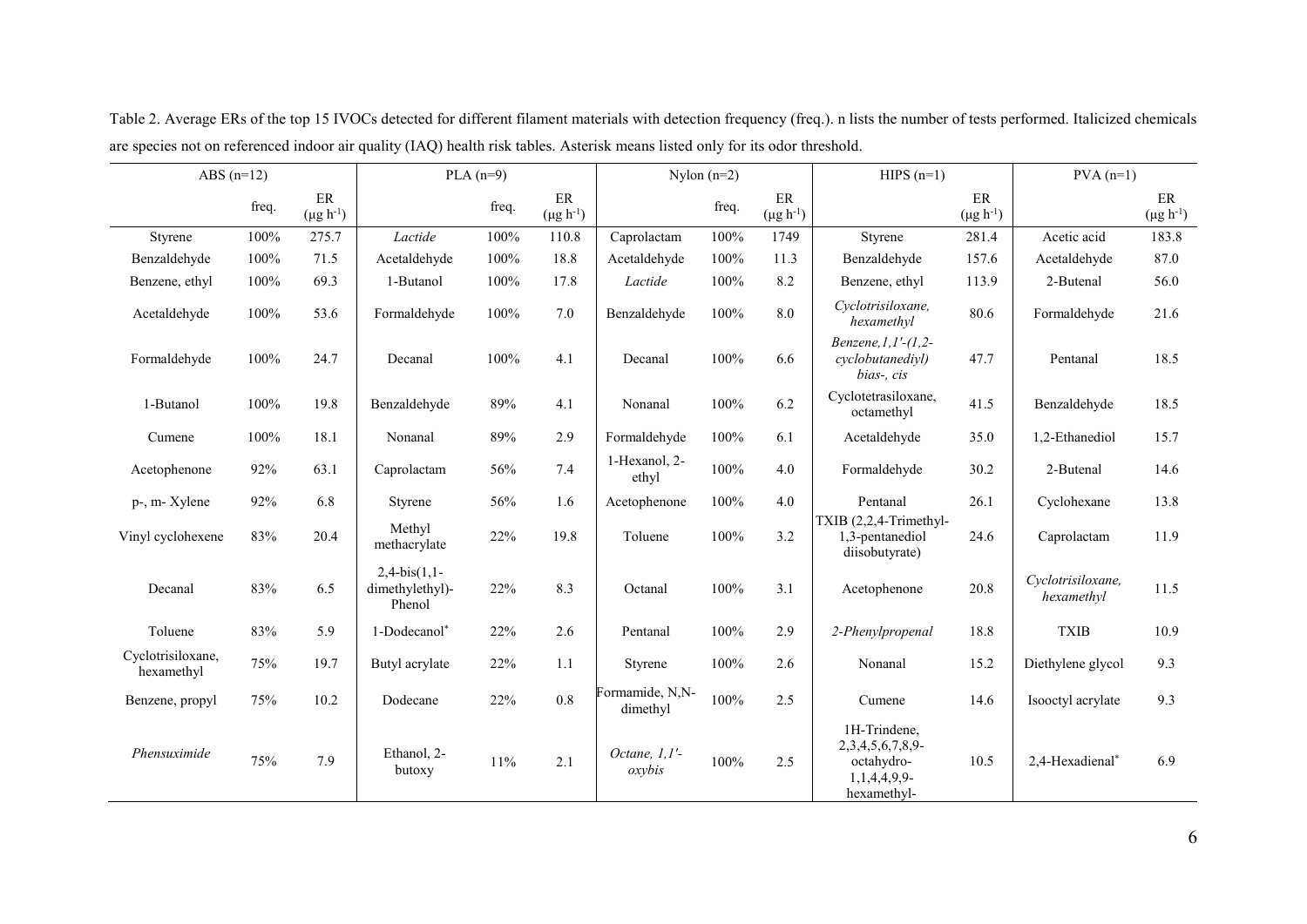## Effects of 3D printer and filament parameters

Filament color, printer brand, and filament brand were the top three parameters affecting VOC ERs (Table 3). TVOC and monomers released were influenced by printer brand, filament color, and nozzle temperature in the same pattern. Printer brand had the largest effect on TVOC ERs for both ABS and PLA. ERs of certain VOCs, including formaldehyde, other aldehydes, and acetophenone, varied significantly by filament brands for both PLA and ABS. Some PLAs emitted methyl methacrylate depending on the manufacturer. Emissions decreased with the decrease of nozzle temperature. The case with HEPA filter installed released higher styrene, hydrocarbons, xylenes, and benzaldehyde, which may be due to the filter itself.

Table 3. Maximum ER differences (diff.) from each printer or filament parameters and the corresponding relative mean absolute difference (RMAD).

|                      | ABS                     |             |                         |             | <b>PLA</b>              |             |                         |             |  |  |
|----------------------|-------------------------|-------------|-------------------------|-------------|-------------------------|-------------|-------------------------|-------------|--|--|
|                      | TVOC diff.              |             | Styrene diff.           |             | TVOC diff.              |             | Lactide diff.           |             |  |  |
|                      | $\mu$ g h <sup>-1</sup> | <b>RMAD</b> | $\mu$ g h <sup>-1</sup> | <b>RMAD</b> | $\mu$ g h <sup>-1</sup> | <b>RMAD</b> | $\mu$ g h <sup>-1</sup> | <b>RMAD</b> |  |  |
| Filament color       | 522                     | 63%         | 94.4                    | 34%         | 21.5                    | 11%         | 41.3                    | 37%         |  |  |
| Filament brand       | 439                     | 53%         | 125                     | 45%         | 25.3                    | 13%         | 38.8                    | 35%         |  |  |
| Printer brand        | 594                     | 71%         | 86.4                    | 41%         | 56.8                    | 29%         | 8.7                     | 8%          |  |  |
| Nozzle temperature   | 323                     | 39%         | 80.6                    | 29%         |                         |             |                         |             |  |  |
| Internal HEPA filter | 110                     | 19%         | 28.8                    | 22%         |                         |             |                         |             |  |  |

#### Relationship between VOC and particle emissions

For the overall dataset, there was a positive monotonic relationship between TVOC and styrene ERs versus particle ERs (Spearman rho,  $r_s$ , of 0.5 or higher), but not for lactide ER ( $r_s$ < -0.4). 3D printer emissions are heavily dependent on filament material. For ABS filaments, an increase in styrene ER was associated with an increase in particle mass ER ( $r^2 = 0.74$ , pvalue = 0.0003) and particle number ER ( $r^2$  = 0.40, p-value = 0.03). Benzothiazole ER had better correlation with particle ERs than other IVOCs. For PLA, lactide ER versus total particle mass/number ERs were both positively monotonic, but no strong linear relationships were observed. ABS filaments generated 4.3 times higher TVOC ER than PLA, but this ratio was much lower than ABS to PLA ratio of particle number ERs (138 times) and particle mass ERs (58.1 times). The two nylon filaments showed an inverse relationship between caprolactam emissions and particle emissions. Printer brands influenced both particle and VOC emissions, however, that was not the case for filament color or filament brand. Increase in nozzle temperature has a much greater effect on particle emissions than VOC emissions. Though the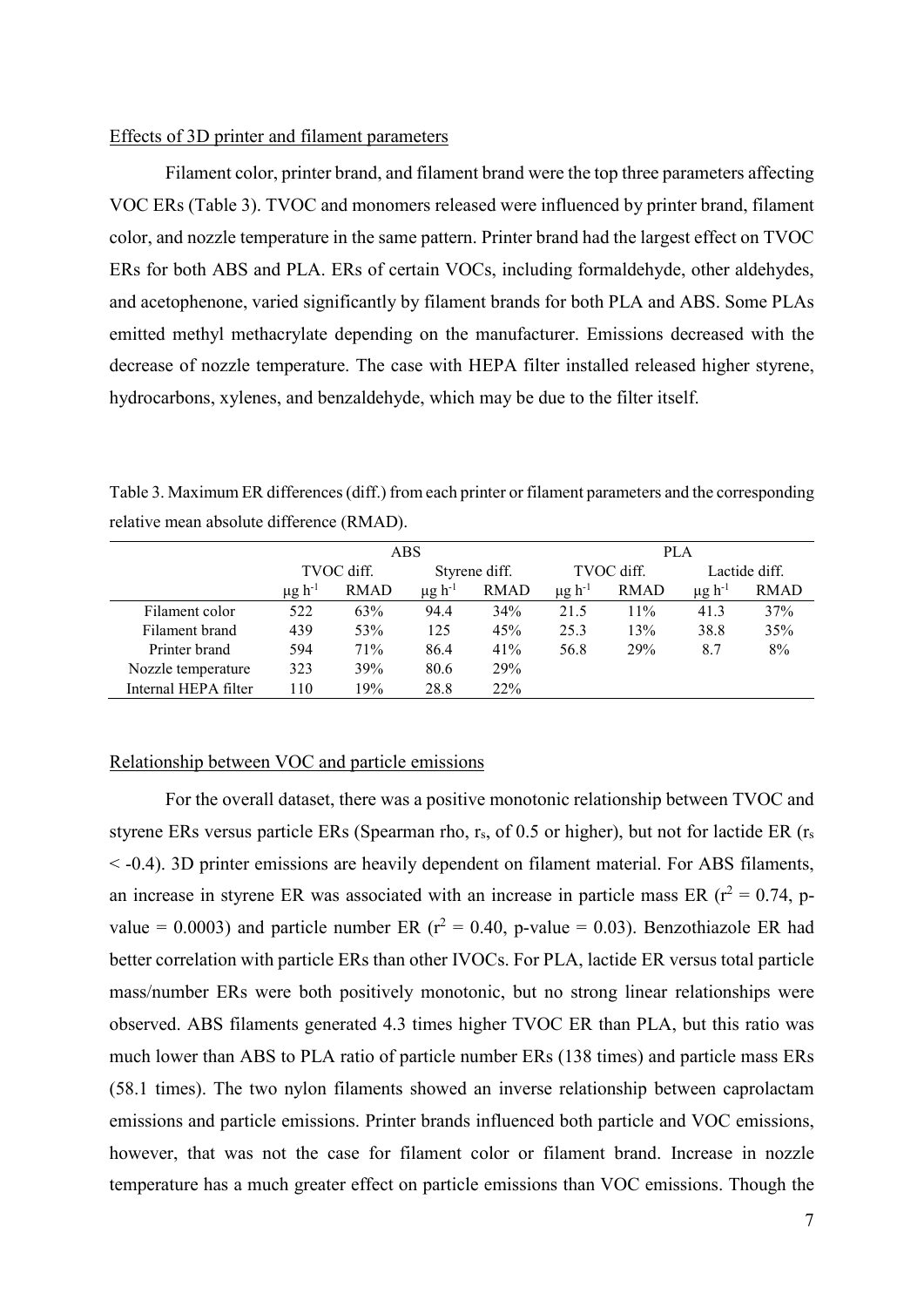particle count decreased for larger particles (i.e. greater than 300 nm in diameters) with the internal HEPA filter, other emissions (especially VOC emissions) increased with the use of the filter.

# Predicted exposure levels and health implications

Predicted TVOC concentrations can vary by one order of magnitude between personal space (breathing zone) and residential room scenarios. Personal TVOC exposure near a 3D printer with any type of filaments studied is expected to exceed 900  $\mu$ g m<sup>-3</sup>, higher than the TVOC criteria recommended by the Leadership in Energy and Environmental Design (500 μg m<sup>-3</sup>).<sup>17</sup> The predicted TVOC exposure concentrations for PLA were an order of magnitude smaller than those for ABS and nylon for both model scenarios. Just two nylon printers working at the same time may result in TVOC exposure concentrations exceeding 500  $\mu$ g m<sup>-3</sup> in a typical residential room.

All IVOCs identified were compared with national and international indoor air regulatory and health risk tables. Out of the top 15 IVOCs detected (Table 2), 13 chemicals for ABS, 13 for PLA, 13 for nylon, 11 for HIPS, and 14 for PVA are known to be toxic, irritant, and/or cause odor. Furthermore, acetaldehyde, ethylbenzene, formaldehyde, methylene chloride, styrene, and toluene are commonly detected for emissions from ABS, PLA, and nylon filaments. Specifically, formaldehyde is listed as human carcinogen, styrene and methylene chloride as probable human carcinogens, acetaldehyde and ethylbenzene as possibly human carcinogens under the International Agency for Research on Cancer (IARC)<sup>18</sup> and California Proposition 65 (Prop 65),<sup>19</sup> and toluene is listed under Prop 65 for its reproductive and developmental toxicity. The six chemicals are also listed under the American Conference of Governmental Industrial Hygienists' Threshold Limit Values (ACGIH TLV®), <sup>20</sup> Ausschuss fur gesundheitlichen Bewertung von Bauprodukten's Lowest Concentration of Interest (LCI),<sup>21</sup> and the California Department of Public Health Standard Method v1.2-2017 (CDPH SM).<sup>22</sup> 51 chemicals (29%) for ABS, 36 chemicals (63%) for PLA, and 30 chemicals (64%) for nylon out of the total number of IVOCs identified are listed at least once in the five risk tables mentioned previously. Chemicals such as benzenes, toluene, xylenes, hydrocarbons, and aldehydes, common thermal degradation byproducts of filament monomers, are also commonly identified. For ABS, PLA, and nylon respectively, 30 chemicals (59%), 19 chemicals (53%), 14 chemicals (47%) out of all the IVOCs associated with health effects are newly introduced to indoor air quality (IAQ) environment solely from 3D printing.<sup>23,24</sup> Caprolactam, acetophenone, 1-butanol, vinyl cyclohexene, and 2-butenal are some chemicals that are introduced by 3D printing (Figure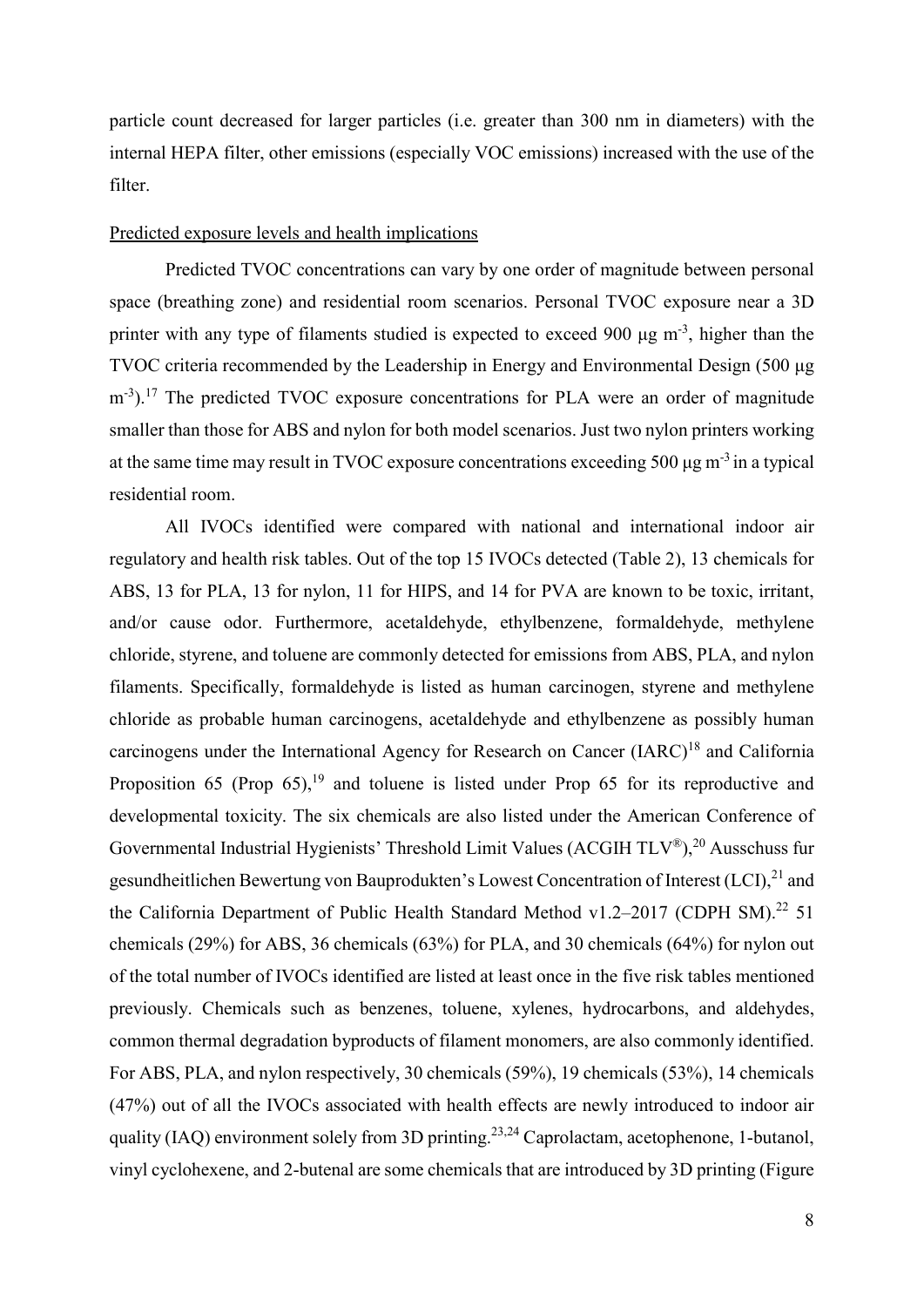2). Caprolactam has an ocular and respiratory toxicity and has a low 8-hour chronic reference exposure level (CREL) of 7  $\mu$ g m<sup>-3</sup> (1.4 ppb).<sup>25</sup> Acetic acid (from PVA) is an irritant and is listed under ACGIH  $TLV^{\circledast}$  and  $LCI^{21}$  PLA is the only filament that its primary detected monomer (lactide) is not listed under major regulatory/health risk lists for IAQ. However, the chemical with the second highest ER from some PLA filaments, methyl methacrylate, is an irritant. 21

For the top emitting VOCs that are cancerous, hazardous, or irritant to humans, their predicted exposure levels are compared to CDPH SM, 1/10 ACGIH TLV®, and Gabbi ICL in Figure 2. Caprolactam, methylene chloride, formaldehyde, and benzene, all under IARC, not only exceed some criteria listed above for personal exposure but also for maximum residential exposure levels. Caprolactam exposure from 3D printer operating nylon filament can exceed the criteria in AgBB, CREL, and ACGIH (1/10 TLV® TWA). The predicted personal exposure of formaldehyde can exceed limits set by CDPH SM and ACGIH (1/10 of TLV® STEL). Benzene emission may be as high as five times greater concentration than the CDPH SM's criteria for personal exposure. The average styrene concentration for personal exposure is above the allowable concentration by AgBB and CDPH SM; it is likely that most ABS filaments will exceed the two criteria for personal exposure. Benzaldehyde, acetaldehyde, and vinyl cyclohexene exceed one of the three risk table values with maximum and/or average predicted personal exposure concentrations.



## A. Predicted Residential Concentration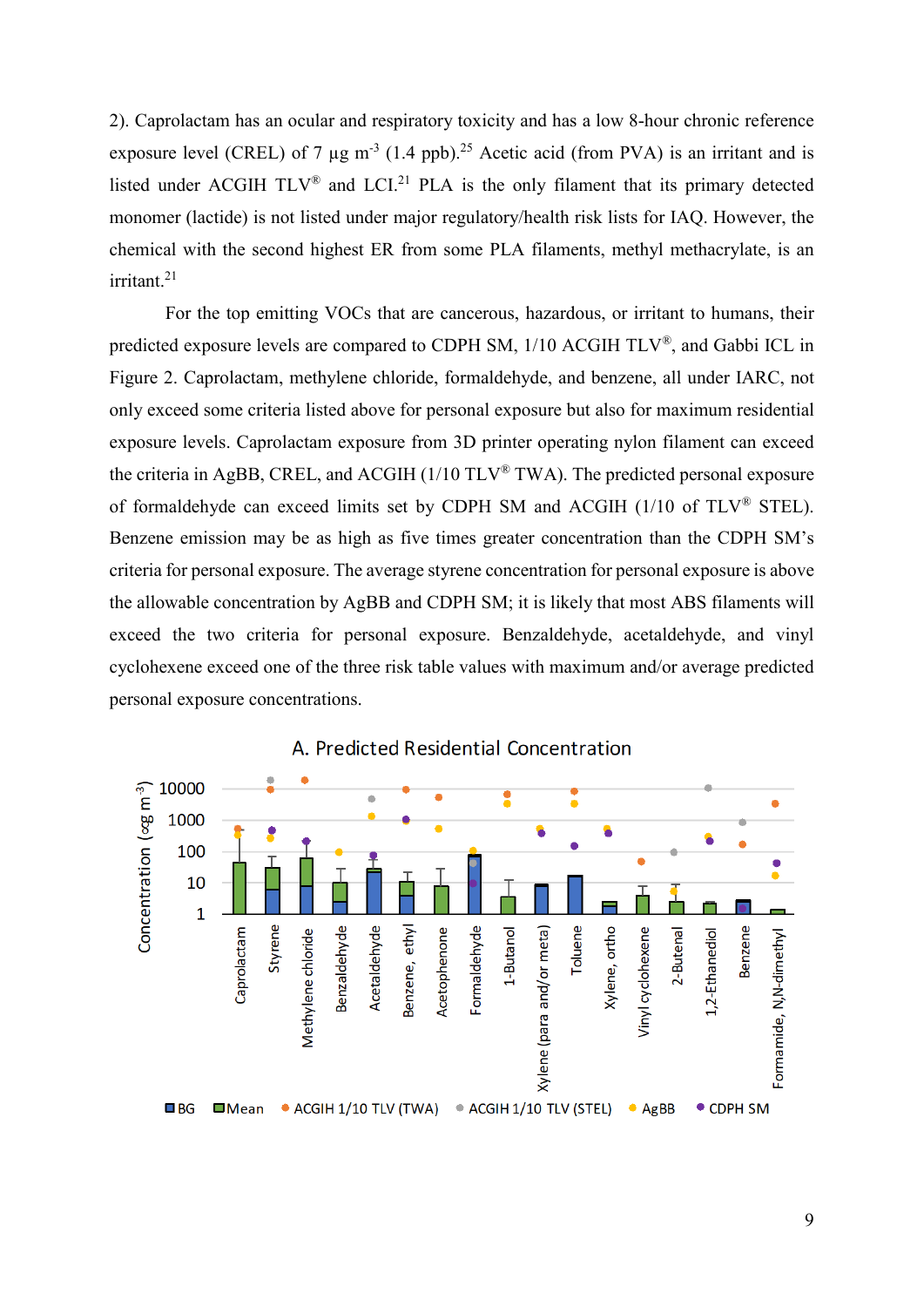

**B. Predicted Personal Concentration** 



It is not unusual for one to be in an environment with exposure concentrations exceeding the criteria from 3D printers if users are not aware of the emission information and the mitigation strategies. However, emission reduction methods that a typical user can apply are limited and ineffective at reducing exposure levels especially for chemicals with low allowable concentrations. A standardized method to test and assess 3D printer emissions can lead to accurately measuring ERs, assessing their risks, and enabling manufacturers to produce lower emitting 3D printers and filament formulations. Differences exist between emissions of VOCs and UFPs for various filaments, therefore both must be considered when selecting a filament that minimizes possible adverse health effects. However, reduction of nozzle temperature or selecting a filament that operates with lowest nozzle temperature leads to least exposure to both VOC and UFPs.

# **CONCLUSIONS**

TVOC and IVOC emissions from 3D printing vary largely among filament materials, while top emitting IVOCs were always associated with filament material monomers. The filament additives potentially contributed to the variance of IVOCs inconsistently detected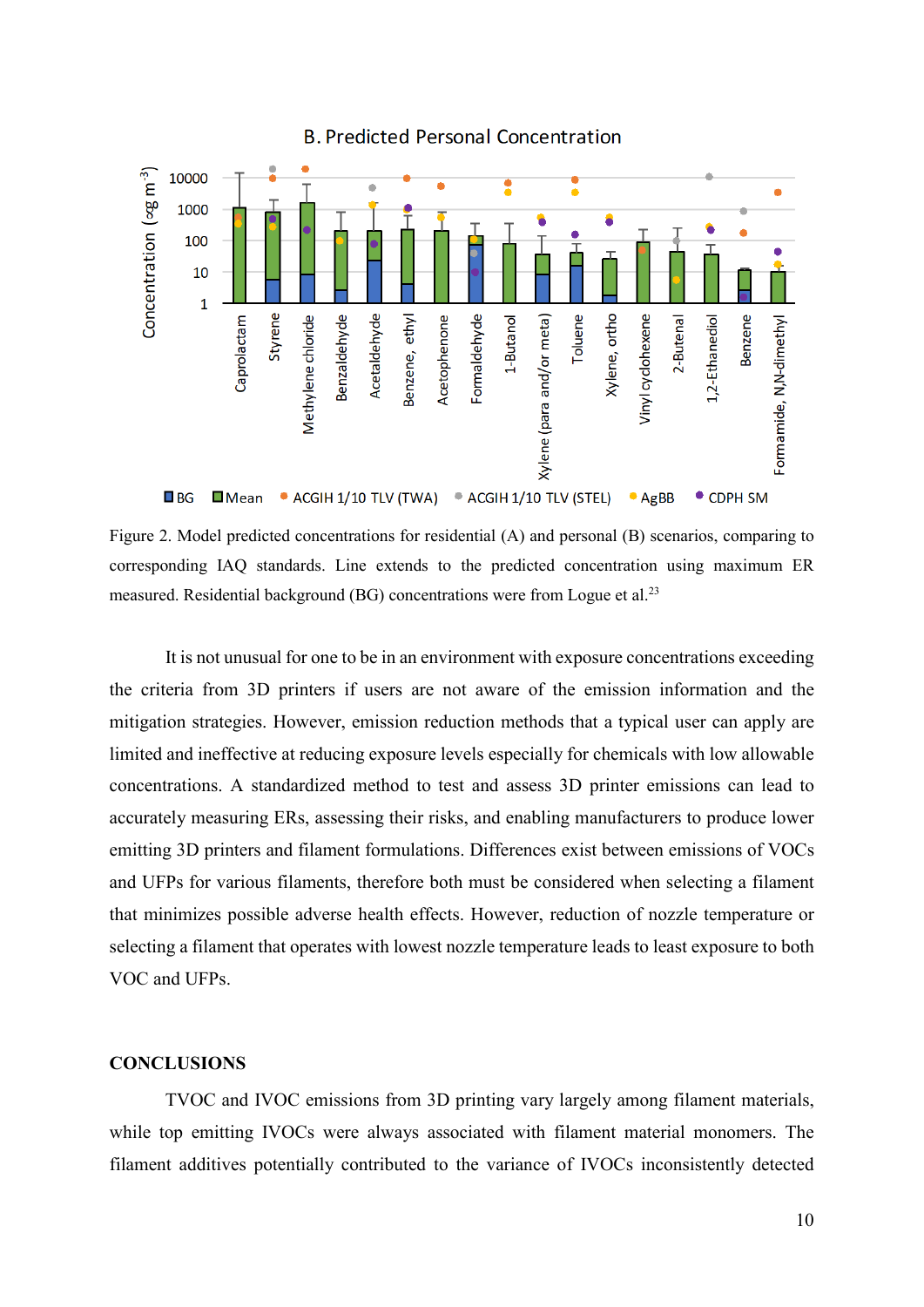among filaments. Specifically, styrene was released from ABS, caprolactam from nylon, lactide and methyl methacrylate from PLA. Printer operating conditions like nozzle temperature, filament type, filament and printer brand, and filament color all affected VOC emissions. The exposure modeling results showed the personal and room exposure concentrations of known or suspected to be carcinogens or irritants may exceed levels known to cause health effects especially to sensitive communities.

## **ACKNOWLEDGEMENTS**

This work is funded by Underwriters Laboratories Inc. The research paper including more details of this study is submitted to Environmental Science and Technology journal.

#### **REFERENCES**

- (1) Steinle, P. Characterization of Emissions from a Desktop 3D Printer and Indoor Air Measurements in Office Settings. *J. Occup. Environ. Hyg.* **2016**, *13* (2), 121–132.
- (2) Kim, Y.; Yoon, C.; Ham, S.; Park, J.; Kim, S.; Kwon, O.; Tsai, P.-J. Emissions of Nanoparticles and Gaseous Material from 3D Printer Operation. *Environ. Sci. Technol.* **2015**, *49* (20), 12044–12053.
- (3) Seeger, S.; Brodner, D.; Jacobi, T.; Rasch, F.; Rothhardt, M.; Wilke, O. Emissions of Fine and Ultrafine Particles and Volatile Organic Compounds from Different Filament Materials Operated on a Low-Cost 3D Printer. **2018**, 79–87.
- (4) Azimi, P.; Zhao, D.; Pouzet, C.; Crain, N. E.; Stephens, B. Emissions of Ultrafine Particles and Volatile Organic Compounds from Commercially Available Desktop Three-Dimensional Printers with Multiple Filaments. *Environ. Sci. Technol.* **2016**, *50* (3), 1260–1268.
- (5) Stefaniak, A. B.; LeBouf, R. F.; Yi, J.; Ham, J.; Nurkewicz, T.; Schwegler-Berry, D. E.; Chen, B. T.; Wells, J. R.; Duling, M. G.; Lawrence, R. B.; et al. Characterization of Chemical Contaminants Generated by a Desktop Fused Deposition Modeling 3- Dimensional Printer. *J. Occup. Environ. Hyg.* **2017**, *14* (7), 540–550.
- (6) Floyd, E. L.; Wang, J.; Regens, J. L. Fume Emissions from a Low-Cost 3-D Printer with Various Filaments. *Journal of Occupational and Environmental Hygiene* **2017**, *14* (7), 523–533. https://doi.org/10.1080/15459624.2017.1302587.
- (7) Zhang, Q.; Wong, J. P. S.; Davis, A. Y.; Black, M. S.; Weber, R. J. Characterization of Particle Emissions from Consumer Fused Deposition Modeling 3D Printers. *Aerosol Sci. Tech.* **2017**, *51* (11), 1275–1286.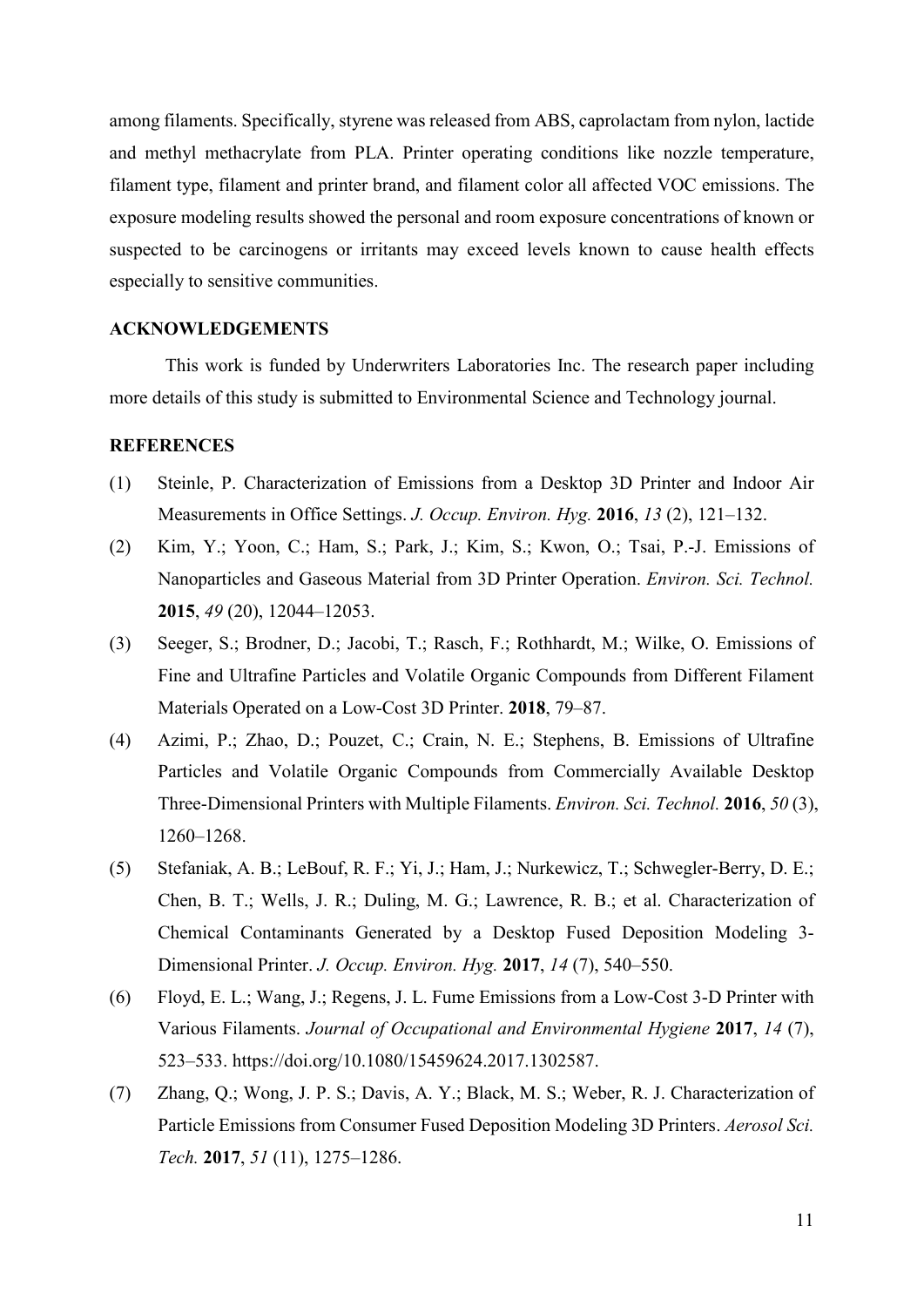- (8) US EPA. Compendium of Methods for the Determination of Toxic Organic Compounds in Ambient Air Second Edition Compendium Method TO-17 Determination of Volatile Organic Compounds in Ambient Air Using Active Sampling Onto Sorbent Tubes. U.S. Environmental Protection Agency: Cincinnati, OH 1999.
- (9) ISO. ISO 16000-6 Indoor Air Part 6: Determination of Volatile Organic Compounds in Indoor and Test Chamber Air by Active Sampling on Tenax TA Sorbent Thermal Desorption and Gas Chromatography Using MS or MS-FID. International Organization for Standardization: Geneva, Switzerland 2011.
- (10) ASTM. ASTM D6196-15 Standard Practice for Choosing Sorbents, Sampling Parameters and Thermal Desorption Analytical Conditions for Monitoring Volatile Organic Chemicals in Air. ASTM International: West Conshohocken, PA 2015.
- (11) US EPA. Compendium of Methods for the Determination of Toxic Organic Compounds in Ambient Air Second Edition Compendium Method TO-11A Determination of Formaldehyde in Ambient Air Using Adsorbent Cartridge Followed by High Performance Liquid Chromatography (HPLC). U.S. Environmental Protection Agency: Cincinnati, OH 1999.
- (12) ISO. ISO 16000-3 Indoor Air Part 3: Determination of Formaldehyde and Other Carbonyl Compounds in Indoor Air and Test Chamber Air – Active Sampling Method. International Organization for Standardization: Geneva, Switzerland 2011.
- (13) ASTM. ASTM D5197-16 Standard Test Method for Determination of Formaldehyde and Other Carbonyl Compounds in Air (Active Sampler Methodology). ASTM International: West Conshohocken, PA 2016.
- (14) Zhang, Q.; Wong, J. P. S.; Davis, A. Y.; Black, M. S.; Rodney, J. Characterization of Particle Emissions from Consumer Fused Deposition Modeling 3D Printers. *Aerosol Sci. Tech.* **2017**, *51* (11), 1275–1286.
- (15) Black, M. S. Printing Systems: Meeting Market Demands for Healthy Indoor Environments.; Society for Imaging Science and Technology, 2006; Vol. Vol. 2006, p 510–513.
- (16) Morawska, L.; He, C.; Johnson, G.; Jayaratne, R.; Salthammer, T.; Wang, H.; Uhde, E.; Bostrom, T.; Modini, R.; Ayoko, G.; et al. An Investigation into the Characteristics and Formation Mechanisms of Particles Originating from the Operation of Laser Printers. *Environ. Sci. Technol.* **2009**, *43* (4), 1015–1022.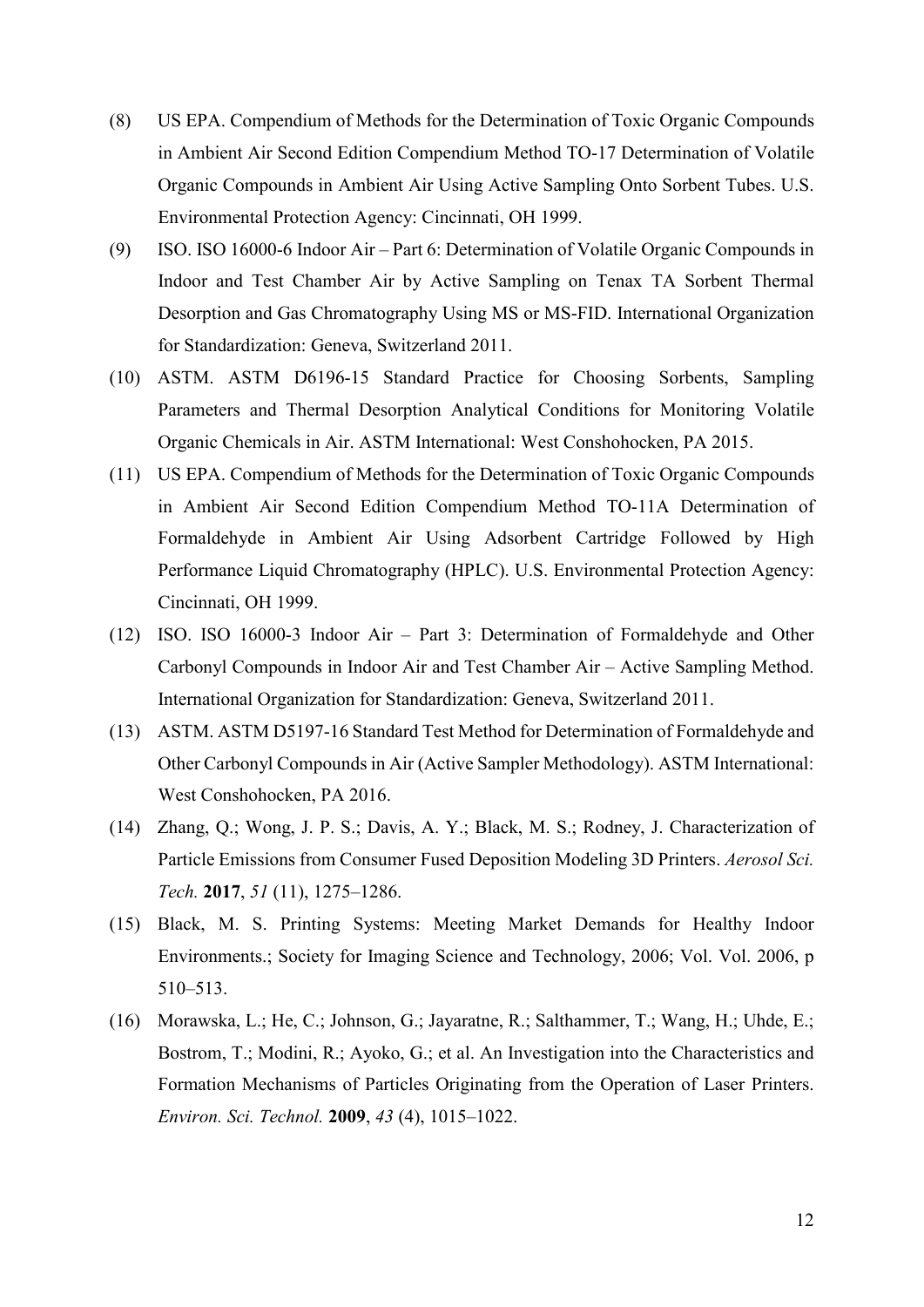- (17) ANSI; ASHRAE; USGBC; IES. ANSI/ASHRAE/USGBC/IES Standard 189.1, Standard for the Design of High-Performance Green Buildings. American National Standards Institute: Washington DC, US 2014.
- (18) IARC. IARC Monographs, VOLUMES 1–122. World Health Organization: Geneva, Switzerland 2018.
- (19) OEHHA. PROPOSITION 65 SAFE HARBOR LEVELS: No Significant Risk Levels for Carcinogens and Maximum Allowable Dose Levels for Chemicals Causing Reproductive Toxicity. Office of Environmnetal Health Hazard Assessment: Sacramento, CA 2012.
- (20) ACGIH. TLVs® and BEIs®: Threshold Limit Values for Chemical Substances and Physical Agents Biological Exposure Indices. *Signature Publications*. American Conference of Governmental Industrial Hygienists: Cincinnati, OH 2018.
- (21) AgBB. Health-Related Evaluation Procedure for Volatile Organic Compounds Emissions (VVOC, VOC and SVOC) from Building Products 1. **2015**, No. February, 1– 26.
- (22) CDPH. Standard Method for the Testing and Evaluation of Volatile Organic Chemical Emissions from Indoor Sources Using Environmental Chambers Version 1.2. California Department of Public Health: Sacramento, CA 2017.
- (23) Logue, J. M.; Mckone, T. E.; Sherman, M. H.; Singer, B. C. Hazard Assessment of Chemical Air Contaminants Measured in Residences. *Indoor Air* **2011**, *21* (2), 92–109.
- (24) Offermann, F.; Hodgson, A. T. Emission Rates of Volatile Organic Compounds in New Homes; 2011.
- (25) OEHHA. Appendix D. Individual Acute, 8-Hour, and Chronic Reference Exposure Level Summaries. Office of Environmental Health Hazard Assessment: Sacramento, CA 2014.